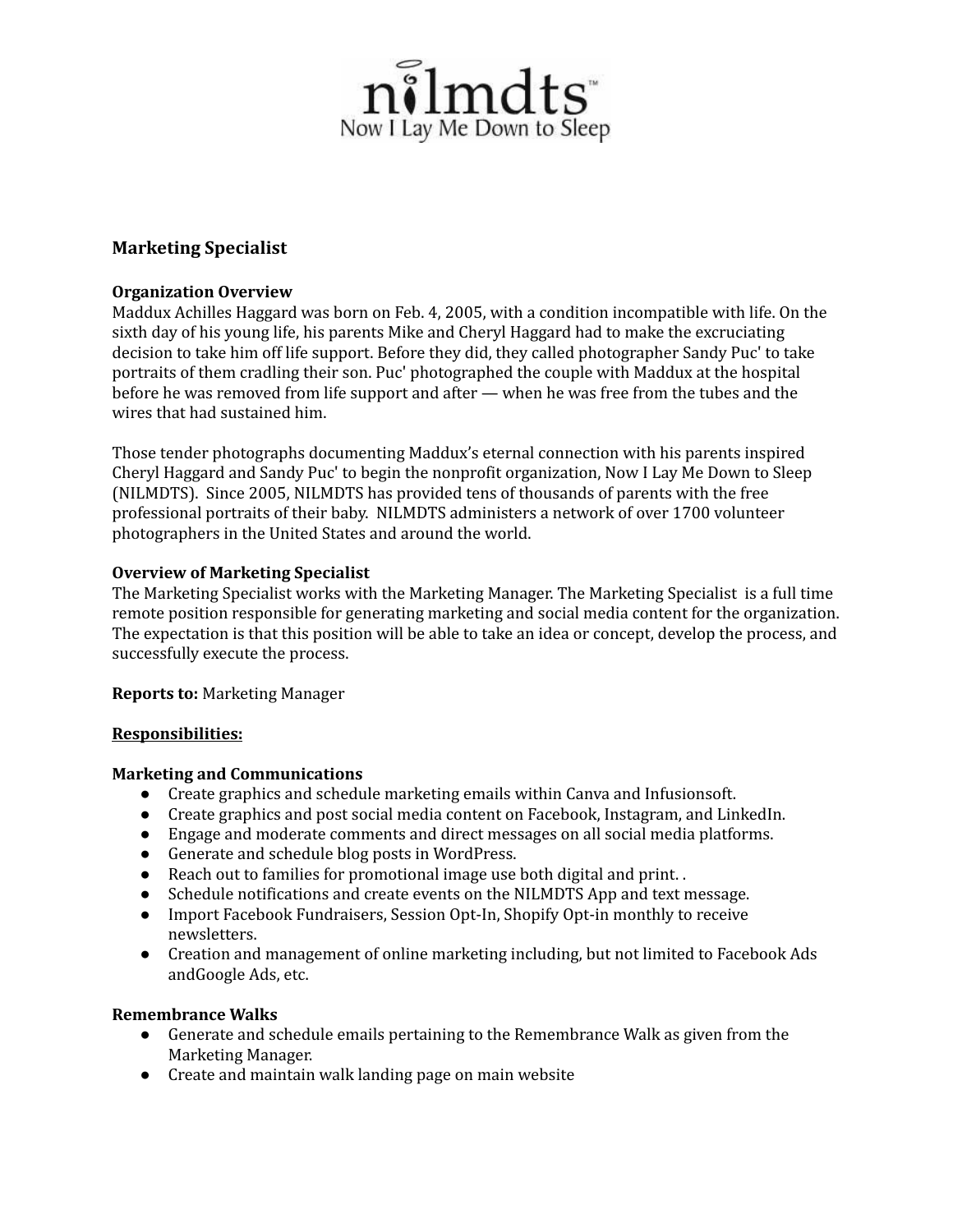

- Responsible for the design of the program book, t-shirt, event signage, and all printed materials related to the event.
- Import new Walk participants biweekly to Infusionsoft.
- Creation and maintenance of all website landing pages for the event.
- Facilitate posts to Facebook Walk Event Pages.
- Create Digital Walk Signs to share on social media as needed.

### **Program**

- Generate and schedule Volunteer emails with content given from the Director of Programs.
- Pull, import new and in training volunteers into Infusionsoft and track statistics of emails.
- Create Volunteer Facebook Page posts with content from the monthly Volunteer newsletter.
- Merge duplicate contacts for each contact import to Infusionsoft and fix email address typos.
- Generate blog posts for Volunteer Anniversaries and Logged Sessions monthly.

#### **Medical**

- Generate and schedule emails for Medical Affiliates and Medical Affiliates In Training with content given from the Director of Programs.
- Import new Medical Affiliates into Infusionsoft.
- Schedule emails and track email statistics.

### **Skills and background:**

- 1. Bachelor's Degree in related field
- 2. 2-4 years of social media and graphic design experience
- 3. Nonprofit experience helpful, but not necessary
- 4. Computer Skills
	- a. Experience or ability to work on Macintosh computer
	- b. Proficient in all Microsoft Office Software
	- c. Project management software
	- d. Zoom meeting software
	- e. Experience with databases
	- f. Familiarity with making website updates in Word Press
	- g. Experience with graphic design programs, including Photoshop and InDesign
	- h. Strong experience of social media and its use in nonprofits including Facebook, Twitter, LinkedIn

#### **Essential Job Functions:**

- Ability to be sensitive to the nature of our work
- Strong critical thinking and organizational abilities
- Strong ability to troubleshoot and solve problems
- Ability to coordinate multiple tasks efficiently while meeting deadlines and objectives
- Ability to communicate effectively with photographers, other volunteers, and parents
- Ability to take initiative and complete projects with little supervision
- Exceptional verbal and written communications skills
- Demonstrated knowledge and ability to work independently and as a team member
- Strong attention to details
- Must enjoy working in an office environment
- Must be available to work primarily during office hours Monday Friday and the availability to work occasional evenings and weekends
- Ability to answer phones and speak with those who call NILMDTS
- Ability to lift 25 pounds